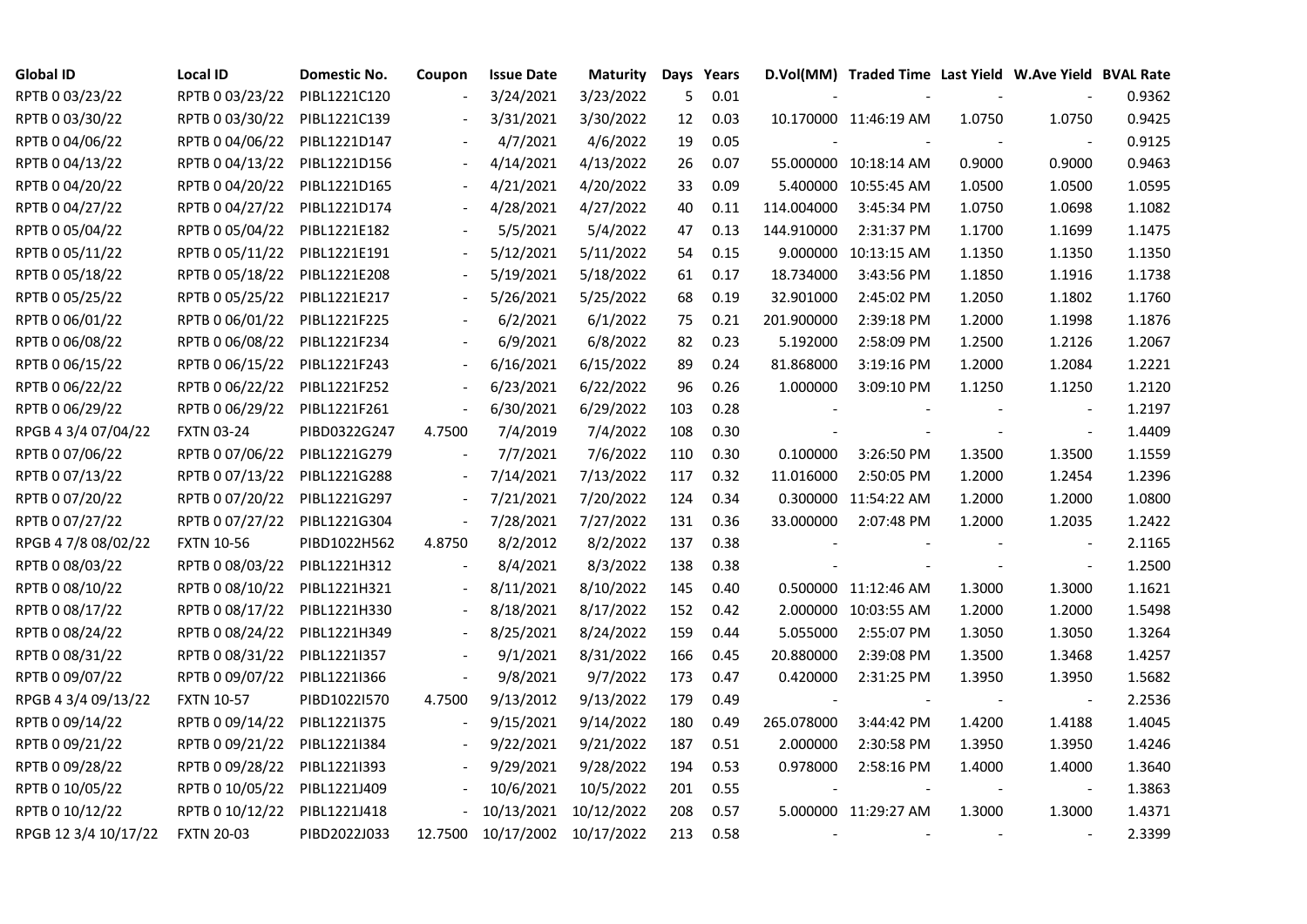| <b>Global ID</b>     | <b>Local ID</b>   | Domestic No. | Coupon                   | <b>Issue Date</b>     | <b>Maturity</b>      |     | Days Years |            | D.Vol(MM) Traded Time Last Yield W.Ave Yield BVAL Rate |        |                          |        |
|----------------------|-------------------|--------------|--------------------------|-----------------------|----------------------|-----|------------|------------|--------------------------------------------------------|--------|--------------------------|--------|
| RPTB 0 10/19/22      | RPTB 0 10/19/22   | PIBL1221J427 |                          | 10/20/2021            | 10/19/2022           | 215 | 0.59       |            |                                                        |        |                          | 1.4716 |
| RPTB 0 10/26/22      | RPTB 0 10/26/22   | PIBL1221J436 |                          | 10/27/2021            | 10/26/2022           | 222 | 0.61       |            |                                                        |        |                          | 1.4619 |
| RPTB 0 11/02/22      | RPTB 0 11/02/22   | PIBL1221K443 |                          | 11/3/2021             | 11/2/2022            | 229 | 0.63       | 24.500000  | 3:45:56 PM                                             | 1.4100 | 1.4631                   | 1.4800 |
| RPTB 0 11/09/22      | RPTB 0 11/09/22   | PIBL1221K452 |                          | 11/10/2021            | 11/9/2022            | 236 | 0.65       |            |                                                        |        | $\sim$                   | 1.4000 |
| RPTB 0 11/16/22      | RPTB 0 11/16/22   | PIBL1221K461 |                          | 11/17/2021            | 11/16/2022           | 243 | 0.67       |            |                                                        |        | $\overline{\phantom{a}}$ | 1.5500 |
| RPTB 0 11/23/22      | RPTB 0 11/23/22   | PIBL1221K470 |                          | 11/24/2021 11/23/2022 |                      | 250 | 0.68       | 10.000000  | 2:18:27 PM                                             | 1.4000 | 1.4000                   | 1.4776 |
| RPTB 0 11/29/22      | RPTB 0 11/29/22   | PIBL1221L488 | $\overline{\phantom{a}}$ |                       | 12/1/2021 11/29/2022 | 256 | 0.70       |            |                                                        |        | $\sim$                   | 1.5200 |
| RPGB 4 5/8 12/04/22  | RTB 05-11         | PIID0522L114 | 4.6250                   | 12/4/2017             | 12/4/2022            | 261 | 0.72       | 57.965000  | 3:19:10 PM                                             | 2.6100 | 2.5561                   | 2.5912 |
| RPGB 4 12/06/22      | <b>FXTN 10-58</b> | PIBD1022L585 | 4.0000                   | 12/6/2012             | 12/6/2022            | 263 | 0.72       |            |                                                        |        |                          | 2.7156 |
| RPTB 0 12/07/22      | RPTB 0 12/07/22   | PIBL1221L497 |                          | 12/7/2021             | 12/7/2022            | 264 | 0.72       |            |                                                        |        | $\blacksquare$           | 1.5543 |
| RPTB 0 12/14/22      | RPTB 0 12/14/22   | PIBL1221L503 |                          | 12/15/2021            | 12/14/2022           | 271 | 0.74       |            | 1.700000 11:10:41 AM                                   | 1.4520 | 1.4520                   | 1.5400 |
| RPTB 0 01/04/23      | RPTB 0 01/04/23   | PIBL1222A013 |                          | 1/5/2022              | 1/4/2023             | 292 | 0.80       | 4.000000   | 2:48:39 PM                                             | 1.5500 | 1.5500                   | 1.6023 |
| RPTB 0 01/11/23      | RPTB 0 01/11/23   | PIBL1222A022 |                          | 1/12/2022             | 1/11/2023            | 299 | 0.82       | 1.000000   | 2:34:24 PM                                             | 1.6750 | 1.6750                   | 1.6000 |
| RPTB 0 01/18/23      | RPTB 0 01/18/23   | PIBL1222A031 |                          | 1/19/2022             | 1/18/2023            | 306 | 0.84       |            | 3.032000 11:29:00 AM                                   | 1.6000 | 1.6000                   | 1.6250 |
| RPTB 0 01/25/23      | RPTB 0 01/25/23   | PIBL1222A040 |                          | 1/26/2022             | 1/25/2023            | 313 | 0.86       |            |                                                        |        |                          | 1.6107 |
| RPTB 0 02/01/23      | RPTB 0 02/01/23   | PIBL1222B058 |                          | 2/2/2022              | 2/1/2023             | 320 | 0.88       |            |                                                        |        |                          | 1.6908 |
| RPTB 0 02/08/23      | RPTB 0 02/08/23   | PIBL1222B067 | $\overline{\phantom{a}}$ | 2/9/2022              | 2/8/2023             | 327 | 0.90       |            |                                                        |        | $\overline{\phantom{a}}$ | 1.6721 |
| RPGB 4 3/8 02/11/23  | RTB 03-10         | PIID0323B101 | 4.3750                   | 2/11/2020             | 2/11/2023            | 330 | 0.90       | 702.650100 | 3:27:05 PM                                             | 2.7000 | 2.6678                   | 2.6613 |
| RPTB 0 02/15/23      | RPTB 0 02/15/23   | PIBL1222B076 | $\blacksquare$           | 2/16/2022             | 2/15/2023            | 334 | 0.91       |            |                                                        |        | $\blacksquare$           | 1.6421 |
| RPGB 13 02/20/23     | <b>FXTN 20-04</b> | PIBD2023B048 | 13.0000                  | 2/20/2003             | 2/20/2023            | 339 | 0.93       | 1.500000   | 2:17:00 PM                                             | 2.7250 | 2.7250                   | 2.6424 |
| RPTB 0 02/22/23      | RPTB 0 02/22/23   | PIBL1222B085 | $\blacksquare$           | 2/23/2022             | 2/22/2023            | 341 | 0.93       | 14.662000  | 2:27:18 PM                                             | 1.6050 | 1.6050                   | 1.7941 |
| RPGB 5 1/2 03/08/23  | <b>FXTN 05-75</b> | PIBD0523C752 | 5.5000                   | 3/8/2018              | 3/8/2023             | 355 | 0.97       |            | 451.954000 11:33:44 AM                                 | 2.6750 | 2.6611                   | 2.6672 |
| RPTB 0 03/15/23      | RPTB 0 03/15/23   | PIBL1222C119 |                          | 3/16/2022             | 3/15/2023            | 362 | 0.99       | 34.600000  | 2:32:47 PM                                             | 1.6550 | 1.6579                   | 1.6990 |
| RPGB 3 1/2 04/21/23  | <b>FXTN 07-58</b> | PIBD0723D588 | 3.5000                   | 4/21/2016             | 4/21/2023            | 399 | 1.09       |            |                                                        |        |                          | 2.8500 |
| RPGB 11 7/8 05/29/23 | <b>FXTN 20-05</b> | PIBD2023E054 | 11.8750                  | 5/29/2003             | 5/29/2023            | 437 | 1.20       |            |                                                        |        | $\overline{\phantom{a}}$ | 2.8397 |
| RPGB 3 1/4 08/15/23  | RTB 10-04         | PIID1023H046 | 3.2500                   | 8/15/2013             | 8/15/2023            | 515 | 1.41       | 39.100000  | 3:08:24 PM                                             | 3.2500 | 3.1311                   | 3.2081 |
| RPGB 2 3/8 09/10/23  | <b>FXTN 03-25</b> | PIBD0323I252 | 2.3750                   | 9/10/2020             | 9/10/2023            | 541 | 1.48       |            |                                                        |        | $\blacksquare$           | 3.0118 |
| RPGB 11 3/8 10/23/23 | <b>FXTN 20-06</b> | PIBD2023J068 | 11.3750                  | 10/23/2003            | 10/23/2023           | 584 | 1.60       |            |                                                        |        | $\omega$                 | 3.1201 |
| RPGB 2 3/8 03/09/24  | RTB 03-11         | PIID0324C115 | 2.3750                   | 3/9/2021              | 3/9/2024             | 722 | 1.98       | 549.563000 | 3:33:51 PM                                             | 3.2750 | 3.1100                   | 3.1313 |
| RPGB 6 1/4 03/12/24  | RTB 05-12         | PIID0524C129 | 6.2500                   | 3/12/2019             | 3/12/2024            | 725 | 1.99       | 2.000000   | 2:51:04 PM                                             | 3.2500 | 3.2500                   | 3.2796 |
| RPGB 4 1/2 04/20/24  | <b>FXTN 07-59</b> | PIBD0724D595 | 4.5000                   | 4/20/2017             | 4/20/2024            | 764 | 2.09       |            |                                                        |        |                          | 3.4574 |
| RPGB 12 3/8 06/03/24 | <b>FXTN 20-07</b> | PIBD2024F075 | 12.3750                  | 6/3/2004              | 6/3/2024             | 808 | 2.21       |            |                                                        |        | $\overline{\phantom{a}}$ | 3.5337 |
| RPGB 12 7/8 08/05/24 | <b>FXTN 20-08</b> | PIBD2024H086 | 12.8750                  | 8/5/2004              | 8/5/2024             | 871 | 2.39       |            |                                                        |        |                          | 3.6426 |
| RPGB 4 1/8 08/20/24  | <b>FXTN 10-59</b> | PIBD1024H595 | 4.1250                   | 8/20/2014             | 8/20/2024            | 886 | 2.43       |            |                                                        |        | $\blacksquare$           | 3.7044 |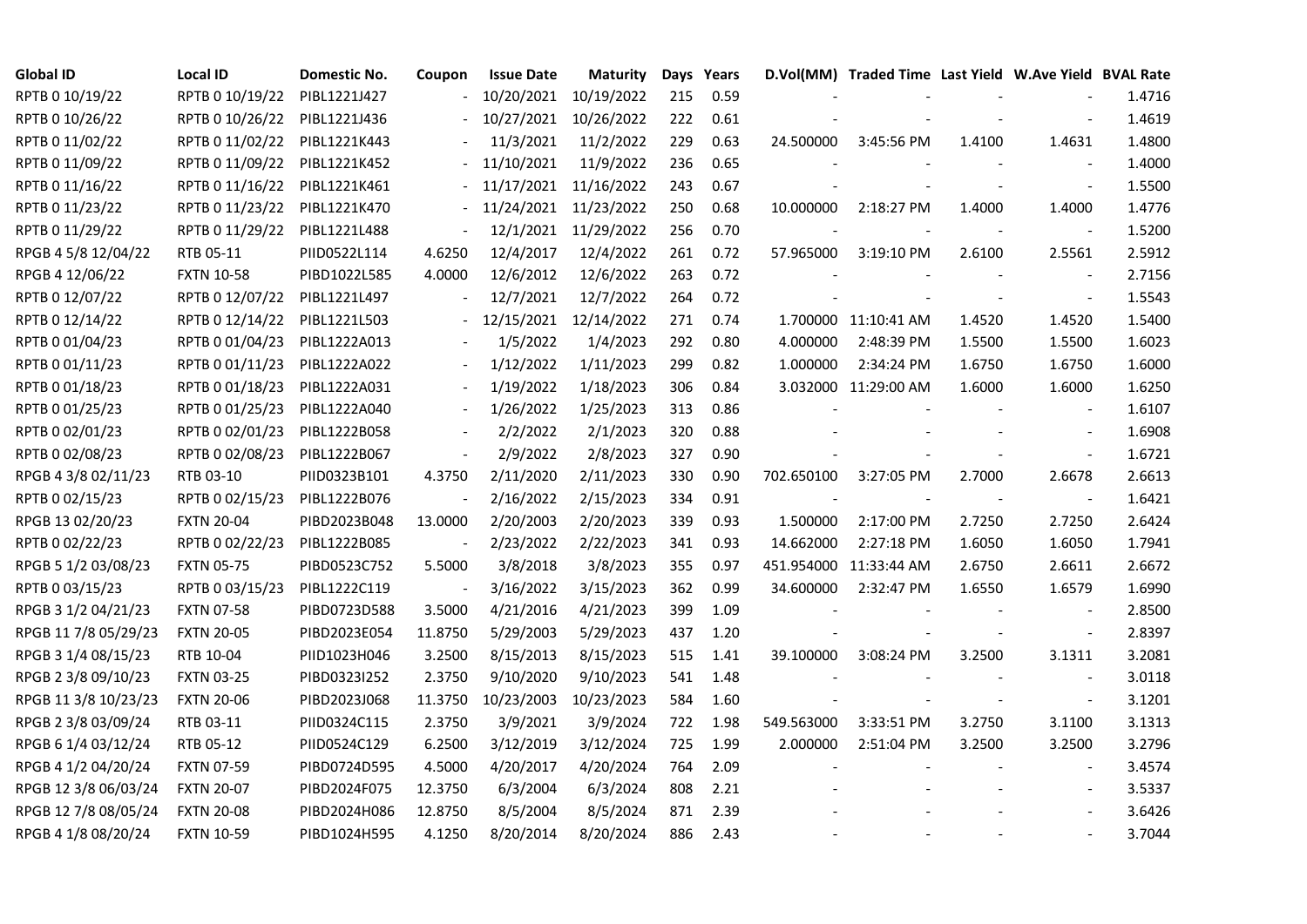| <b>Global ID</b>     | <b>Local ID</b>   | Domestic No. | Coupon  | <b>Issue Date</b> | <b>Maturity</b>  | Days | Years |             | D.Vol(MM) Traded Time Last Yield W.Ave Yield BVAL Rate |        |                          |        |
|----------------------|-------------------|--------------|---------|-------------------|------------------|------|-------|-------------|--------------------------------------------------------|--------|--------------------------|--------|
| RPGB 4 1/4 10/17/24  | <b>FXTN 05-76</b> | PIBD0524J762 | 4.2500  | 10/17/2019        | 10/17/2024       | 944  | 2.59  |             |                                                        |        |                          | 3.7974 |
| RPGB 13 3/4 11/11/24 | <b>FXTN 20-09</b> | PIBD2024K091 | 13.7500 | 11/11/2004        | 11/11/2024       | 969  | 2.65  |             |                                                        |        |                          | 3.8122 |
| RPGB 5 3/4 04/12/25  | FXTN 07-61        | PIBD0725D618 | 5.7500  | 4/12/2018         | 4/12/2025 1,121  |      | 3.07  |             |                                                        |        | $\blacksquare$           | 4.1872 |
| RPGB 12 1/8 04/14/25 | <b>FXTN 20-10</b> | PIBD2025D103 | 12.1250 | 4/14/2005         | 4/14/2025 1,123  |      | 3.08  |             |                                                        |        | $\blacksquare$           | 4.0740 |
| RPGB 2 5/8 08/12/25  | RTB 05-13         | PIID0525H130 | 2.6250  | 8/12/2020         | 8/12/2025 1,243  |      | 3.40  | 111.639000  | 3:38:06 PM                                             | 4.0750 | 4.1371                   | 4.1341 |
| RPGB 3 5/8 09/09/25  | <b>FXTN 10-60</b> | PIBD10251608 | 3.6250  | 9/9/2015          | 9/9/2025 1,271   |      | 3.48  |             |                                                        |        | $\sim$                   | 4.2425 |
| RPGB 12 1/8 10/20/25 | <b>FXTN 20-11</b> | PIBD2025J116 | 12.1250 | 10/20/2005        | 10/20/2025 1,312 |      | 3.59  |             |                                                        |        | $\overline{\phantom{a}}$ | 4.3692 |
| RPGB 18 1/4 11/29/25 | <b>FXTN 25-01</b> | PIBD2525K015 | 18.2500 | 11/29/2000        | 11/29/2025 1,352 |      | 3.70  |             |                                                        |        |                          | 4.4317 |
| RPGB 10 1/4 01/19/26 | <b>FXTN 20-12</b> | PIBD2026A122 | 10.2500 | 1/19/2006         | 1/19/2026 1,403  |      | 3.84  |             |                                                        |        |                          | 4.4642 |
| RPGB 6 1/4 02/14/26  | <b>FXTN 07-62</b> | PIBD0726B627 | 6.2500  | 2/14/2019         | 2/14/2026 1,429  |      | 3.91  |             | 0.500000 10:23:54 AM                                   | 4.6250 | 4.6250                   | 4.7597 |
| RPGB 3 3/8 04/08/26  | <b>FXTN 05-77</b> | PIBD0526D772 | 3.3750  | 4/8/2021          | 4/8/2026 1,482   |      | 4.06  | 1.200000    | 2:50:20 PM                                             | 4.6850 | 4.6890                   | 4.6339 |
| RPGB 3 1/2 09/20/26  | RTB 10-05         | PIID1026I057 | 3.5000  | 9/20/2016         | 9/20/2026 1,647  |      | 4.51  |             |                                                        |        | $\blacksquare$           | 4.8327 |
| RPGB 6 1/4 10/20/26  | RTB 15-01         | PIID1526J019 | 6.2500  | 10/20/2011        | 10/20/2026 1,677 |      | 4.59  |             |                                                        |        |                          | 4.8699 |
| RPGB 8 12/07/26      | <b>FXTN 20-13</b> | PIBD2026L139 | 8.0000  | 12/7/2006         | 12/7/2026 1,725  |      | 4.72  |             |                                                        |        | $\sim$                   | 4.9295 |
| RPGB 5 3/8 03/01/27  | RTB 15-02         | PIID1527C023 | 5.3750  | 3/1/2012          | 3/1/2027 1,809   |      | 4.95  |             |                                                        |        | $\overline{\phantom{a}}$ | 5.0337 |
| RPGB 4 7/8 03/04/27  | RTB 05-15         | PIID0527C159 | 4.8750  | 3/4/2022          | 3/4/2027 1,812   |      | 4.96  | 1718.065000 | 3:57:56 PM                                             | 5.0975 | 5.0751                   | 5.0835 |
| RPGB 4 3/4 05/04/27  | FXTN 10-61        | PIBD1027E617 | 4.7500  | 5/4/2017          | 5/4/2027 1,873   |      | 5.13  | 11.000000   | 3:38:19 PM                                             | 5.2000 | 5.2000                   | 5.3111 |
| RPGB 4 5/8 06/02/27  | RTB 05-14         | PIID0527L140 | 4.6250  | 12/2/2021         | 6/2/2027 1,902   |      | 5.21  |             | 3.700000 10:01:06 AM                                   | 5.1500 | 5.1500                   | 5.2351 |
| RPGB 8 5/8 09/06/27  | <b>FXTN 20-14</b> | PIBD2027I140 | 8.6250  | 9/6/2007          | 9/6/2027 1,998   |      | 5.47  |             |                                                        |        | $\overline{\phantom{a}}$ | 5.1870 |
| RPGB 6 1/4 03/22/28  | <b>FXTN 10-63</b> | PIBD1028C635 | 6.2500  | 3/22/2018         | 3/22/2028 2,196  |      | 6.01  |             |                                                        |        | $\blacksquare$           | 5.3281 |
| RPGB 3 5/8 04/22/28  | <b>FXTN 07-64</b> | PIBD0728D649 | 3.6250  | 4/22/2021         | 4/22/2028 2,227  |      | 6.10  |             |                                                        |        | $\sim$                   | 5.3937 |
| RPGB 3 3/4 08/12/28  | <b>FXTN 07-65</b> | PIBD0728H654 | 3.7500  | 8/12/2021         | 8/12/2028 2,339  |      | 6.40  | 0.570000    | 2:35:22 PM                                             | 5.4800 | 5.4800                   | 5.4052 |
| RPGB 9 1/2 12/04/28  | <b>FXTN 20-15</b> | PIBD2028L151 | 9.5000  | 12/4/2008         | 12/4/2028 2,453  |      | 6.72  |             |                                                        |        |                          | 5.4390 |
| RPGB 67/8 01/10/29   | <b>FXTN 10-64</b> | PIBD1029A644 | 6.8750  | 1/10/2019         | 1/10/2029 2,490  |      | 6.82  |             |                                                        |        |                          | 5.3552 |
| RPGB 8 3/4 05/27/30  | <b>FXTN 20-16</b> | PIBD2030E166 | 8.7500  | 5/27/2010         | 5/27/2030 2,992  |      | 8.19  |             |                                                        |        | $\overline{\phantom{a}}$ | 5.5554 |
| RPGB 2 7/8 07/09/30  | <b>FXTN 10-65</b> | PIBD1030G655 | 2.8750  | 7/9/2020          | 7/9/2030 3,035   |      | 8.31  |             |                                                        |        |                          | 5.5131 |
| RPGB 12 1/2 07/28/30 | <b>FXTN 25-02</b> | PIBD2530G029 | 12.5000 | 7/28/2005         | 7/28/2030 3,054  |      | 8.36  |             |                                                        |        | $\overline{\phantom{a}}$ | 5.5597 |
| RPGB 11 1/4 01/26/31 | <b>FXTN 25-03</b> | PIBD2531A032 | 11.2500 | 1/26/2006         | 1/26/2031 3,236  |      | 8.86  |             |                                                        |        | $\omega$                 | 5.5722 |
| RPGB 8 07/19/31      | <b>FXTN 20-17</b> | PIBD2031G171 | 8.0000  | 7/19/2011         | 7/19/2031 3,410  |      | 9.34  | 6.400000    | 3:21:19 PM                                             | 5.7500 | 5.7500                   | 5.4367 |
| RPGB 4 07/22/31      | <b>FXTN 10-66</b> | PIBD1031G662 | 4.0000  | 7/22/2021         | 7/22/2031 3,413  |      | 9.34  | 104.000000  | 2:38:35 PM                                             | 5.6500 | 5.4788                   | 5.5205 |
| RPGB 9 3/8 10/05/31  | <b>FXTN 25-04</b> | PIBD2531J042 | 9.3750  | 10/5/2006         | 10/5/2031 3,488  |      | 9.55  |             |                                                        |        |                          | 5.5696 |
| RPGB 4 7/8 01/20/32  | <b>FXTN 10-67</b> | PIBD1032A675 | 4.8750  | 1/20/2022         | 1/20/2032 3,595  |      | 9.84  |             |                                                        |        | $\blacksquare$           | 5.4735 |
| RPGB 5 7/8 02/02/32  | <b>FXTN 20-18</b> | PIBD2032B183 | 5.8750  | 2/2/2012          | 2/2/2032 3,608   |      | 9.88  |             |                                                        |        |                          | 5.5660 |
| RPGB 5 7/8 03/01/32  | RTB 20-01         | PIID2032C014 | 5.8750  | 3/1/2012          | 3/1/2032 3,636   |      | 9.96  |             | 10.700000 10:17:33 AM                                  | 5.4250 | 5.4250                   | 5.5773 |